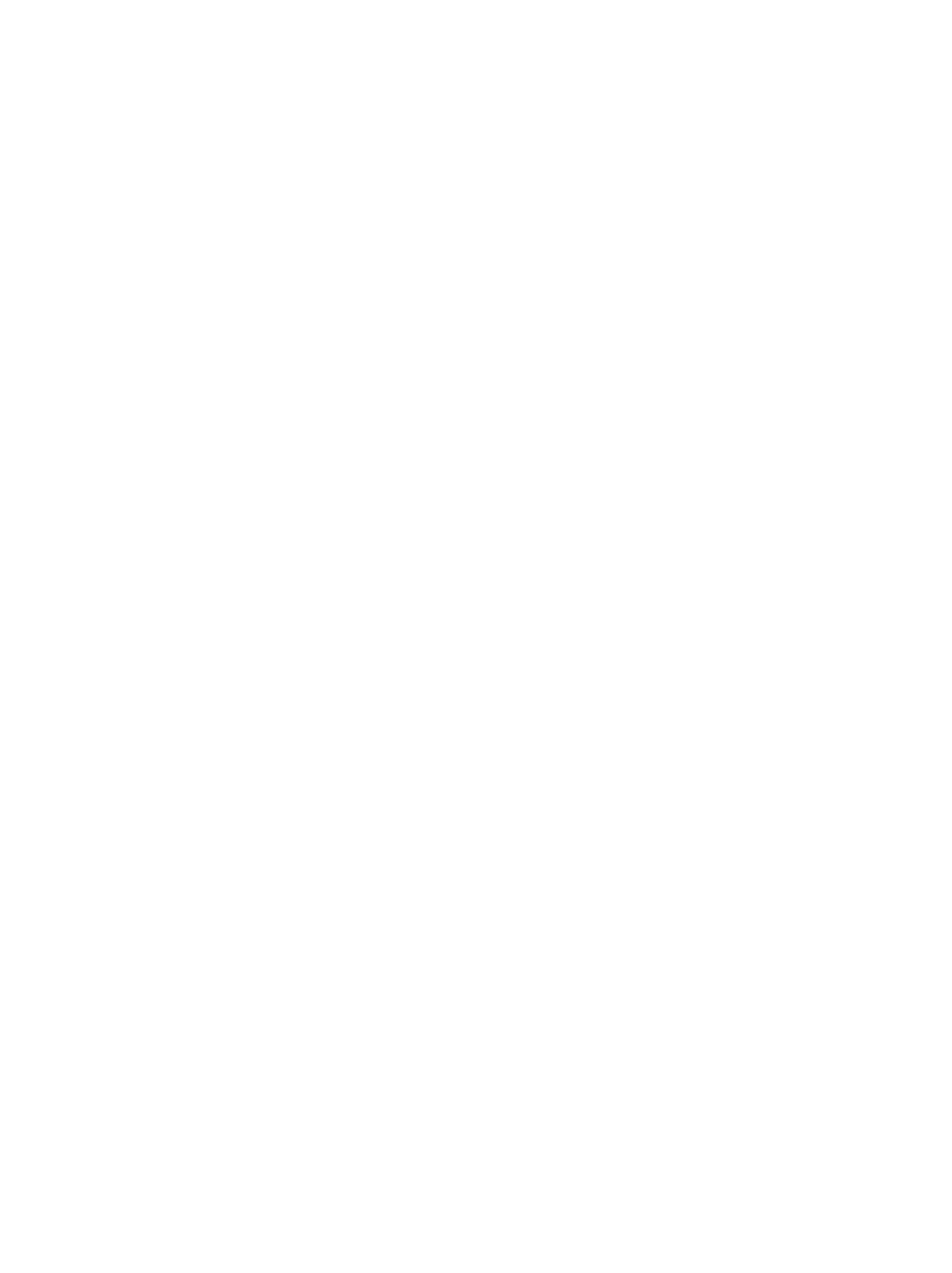# **PRIKAZI KNJIGA**

*BOOK REVIEWS*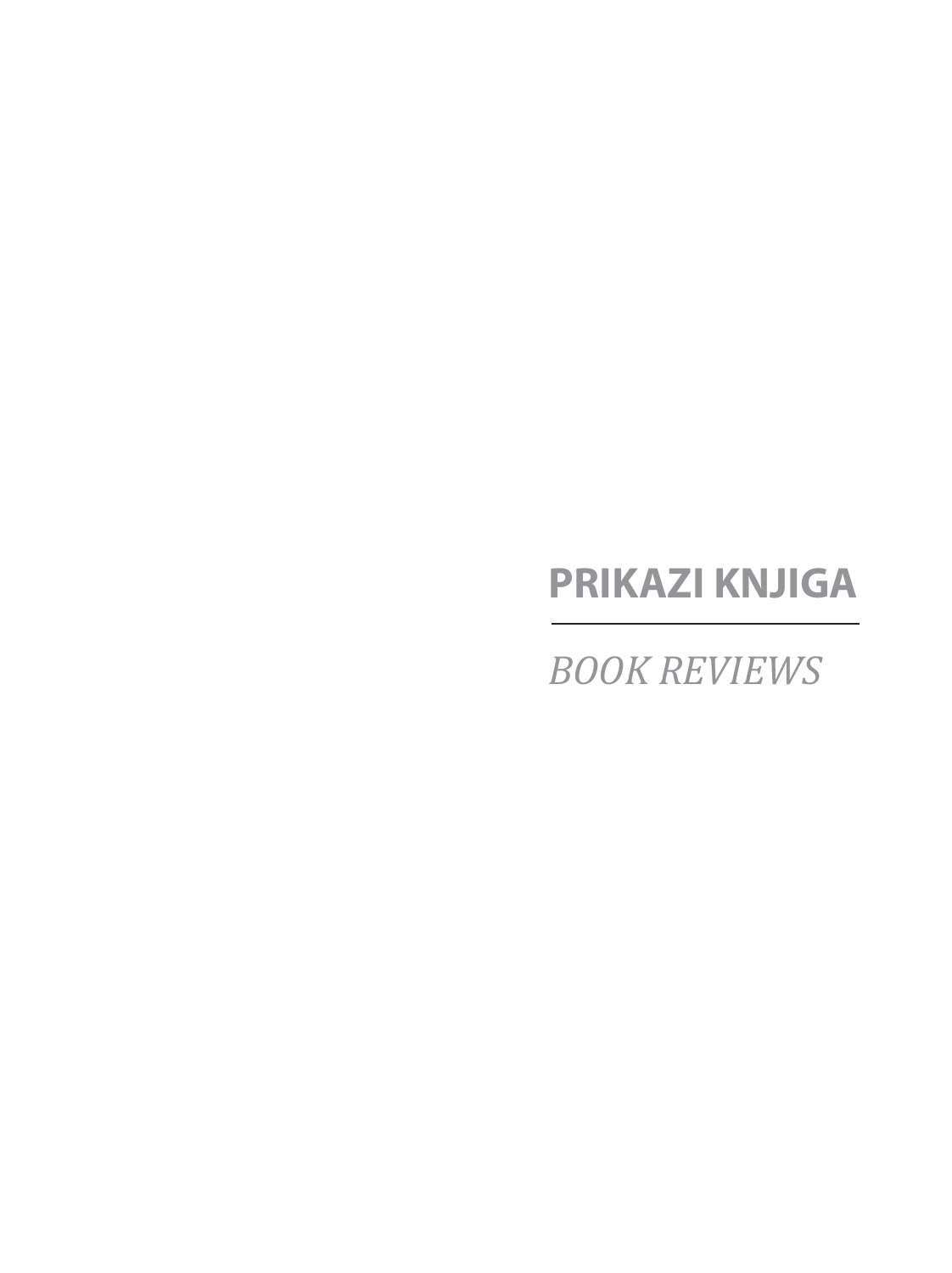Giovanna Mascheroni, Cristina Ponte and Ana Jorge (Eds.)

**DIGITAL PARENTING: THE CHALLENGES FOR FAMILIES IN THE DIGITAL AGE** Nordicom, University of Gothenburg, 2018., 239 pp ISBN 978-91-88855-00-8 (print), ISBN 978-91-88855-01-5 (pdf)

As highlighted in the preface of the book *Digital Parenting: The Challenges for Families in the Digital Age*, the issue of parenting in the digital age is a topic that engages a large number of individuals (within the media but also among parents themselves) who are trying to respond to the following challenges: how to mediate children's use of digital media, how to overcome the generational gap in the use of digital media between parents and children, and how to balance between the opportunities offered by digital media and the negative consequences they may have.

These "challenges and opportunities faced by parents in digital times" (p. 11), as emphasized by the editors Giovanna Mascheroni, Cristina Ponte and Ana Jorge, is the main theme of the book divided into three parts (sections): *Digital parenting in context*, *Parental mediation in practice*, and *Challenges, risks and opportunities of digital media for parents and children*.

The first part consists of seven chapters. Sonia Livingstone and Jasmina Byrne, in the first chapter entitled *Parenting in the Digital Age. The Challenges of Parental Responsibility in Comparative Perspective*, point to differences in the way in which parents, in high-income and low-income countries, respond to the challenges of technology in the context of mediation and restrictions towards children's use of media. Another chapter that has an interesting title is *Transcendent Parenting in Digitally Connected Families. When the Technological Meets the Social* by Sun Sun Lim. The author deals with the topic of a new form of parenthood – in households of middle-class families that are extremely digitally connected, in the sense that "parents constantly communicate with their children and guide their children's media use" (p. 12). The third chapter by Isabel Pavez and Teresa Correa *Resistance, Opportunities and Tensions. The Role of Children and Young People in Internet Adoption of Isolated Rural Communities* explores the role of children and young people in adopting the Internet in isolated rural communities of Chile. The fourth chapter *Mediation Practices in Socially Disadvantaged Families* by Ingrid Paus-Hasebrink presents a longitudinal "panel study on the role of media within socialisation of socially disadvantaged families in Austria" (p. 51) along with the analysis of parents' mediation practices. The fifth chapter *Drawn in All Directions. Heritage Language Families' Use of Technology* by Sabine Little focuses on ways in which parents of different cultural and linguistic heritages use digital technology to support heritage language developments in their children" (p. 61). The following chapter *Parental Ethnotheories in Children's Digital and Media Lives* by Marketa Zezulko presents an ethnographic research of seven Czech Roma families to discuss "the possible relevance and value of parents' cultural beliefs (...) to parental mediation and digital parenting theory and practice" (p. 69). The last chapter of the first section *Differing Parental Approaches to Cultivating Youth Citizenship* by Lynn Schofield Clark and Maria José Brites reflects on "how parents and their children negotiate their digital responsibilities and rights during the adolescent years" (p. 81) in the U.S.A. and in Portugal.

The second section also consists of seven chapters. The first chapter *From Media Trusteeship to Parental Mediation: The Parental Development of Parental Mediation* by Thorsten Naab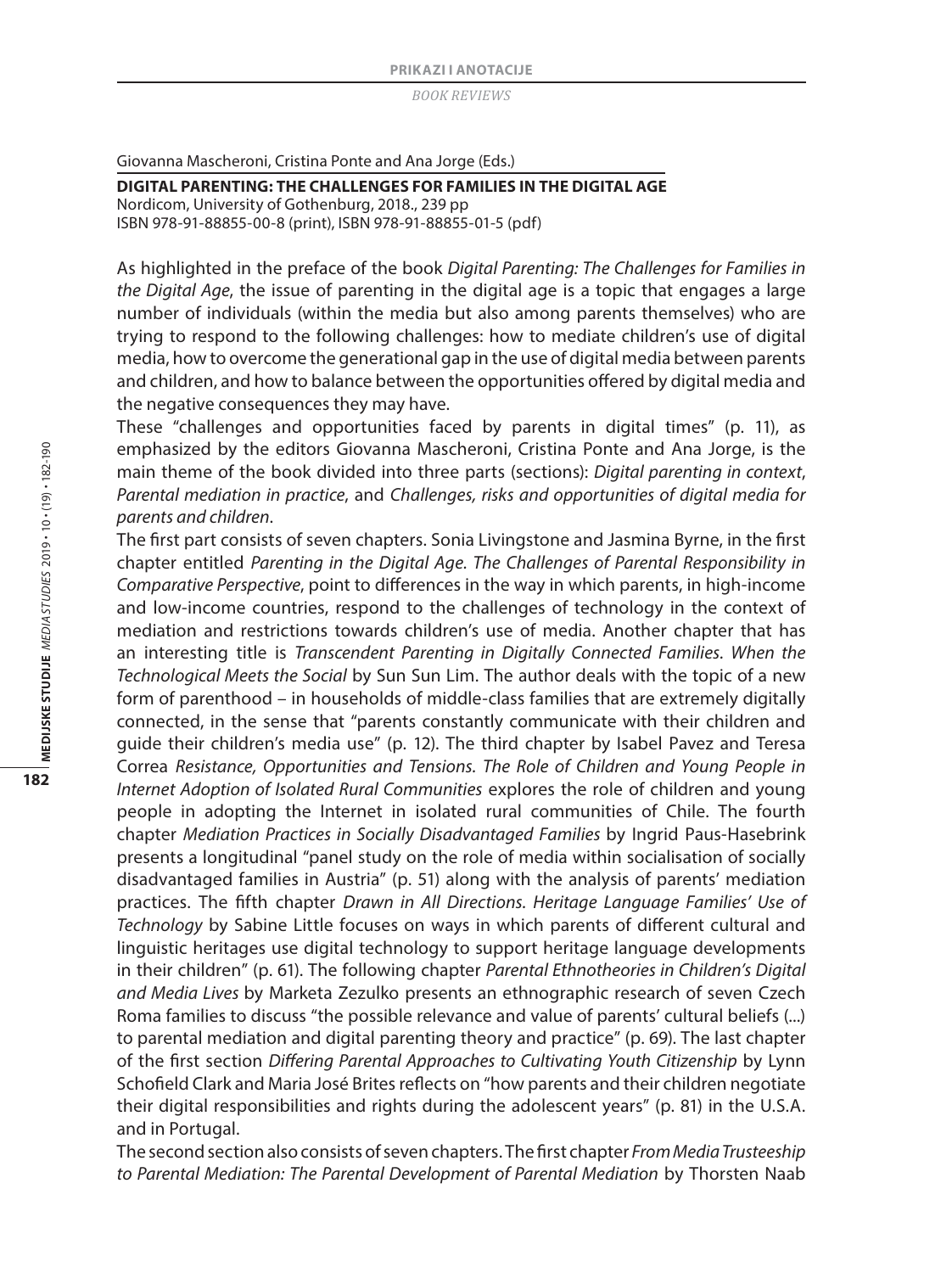reviews the theoretical framework of the three "widely discussed strategies of parental mediation" (p. 93): active mediation, restrictive mediation and media co-use. The second chapter *Development of Infants' Media Habits in the Age of Digital Parenting: A Longitudinal Study of Jonathan, From the Age of 6 to 27 Months* by Yehuda Bar Lev, Nelly Elias and Sharona T. Levy presents a study of one child's media use over a two-year period and "family and parent-related factors determining this process" (p. 103). In chapter three *Parental Evaluations of Young Children's Touchscreen Technologies* Leslie Haddon and Donell Holloway present the initial findings "from the Australia-UK Toddlers and Tablets project" in which they explored how parents of children aged 0-5 "evaluate the role of touchscreen technologies in their children's lives" (p. 113). The fourth chapter *Early Gambling Behaviour in Online Games: Parental Perspectives vs. What Children Report* by Rozane De Cock, Bieke Zaman, Maarten Van Mechelen and Jonathan Huyghe addresses the issue of "early gambling practices in online games among primary school children and their parents" (p. 125). The fifth chapter entitled *Maltese Parents' Awareness and Management of Risks their Children Face Online* by Lorleen Farrugia and Mary Anne Lauri presents the results of a qualitative study (focus groups) and survey conducted among children (8-15 years old) and their parents to investigate children's online practices and their parents' knowledge of these practices. In chapter *"Daddy, Your Mobile is Stupid, You Should Put it Away" Media Education from the Perspective of Professionals*, Gisela Schubert and Susanne Eggert provide the perspective of German professional educational counsellors on how parents deal with children's use of mobile media and internet" as well as the ways they try to "improve parental media education" (p. 14). The last chapter of the second section *Digital Parenting in the Netherlands: Putting Theory into Practice* by Jos de Haan, Peter Nikken & Annemarie Wennekers investigates the "Dutch situation on parental guidance of young children's media use" (p. 157).

The last section contains six chapters. The first one, by Veronica Barassi, entitled *The Child as Datafied Citizen: Critical Questions on Data Justice in Family Life* "explores the relationship between parents' digital practices and the production of children's data traces" (p. 169). In the second chapter *The Trouble with "Screen Time" Rules*, Alicia Blum-Ross and Sonia Livingstone analyze the American Academy of Pediatrics' "screen time" guidelines in relation to the experiences of parental mediation (73 diverse families in London). In the following chapter *CHARGE on: Digital Parenting of a Child with Rare Genetic Syndrome with the Help of Facebook Group*, Pille Pruulmann-Vengerfeldt uses auto-ethnography to question "the role a closed Facebook group can play in the life of a parent with a child who has rare genetic syndrome" (p. 189). The fourth chapter *Childbirth Online: The Mediation of Contrasting Discourses* by Ranjana Das analyzes the online discussion on childbirth experiences through two found narratives. Chapter *Sharenting = Good Parenting? Four Parental Approaches to Sharenting on Facebook* by Maja Sonne Damkjaer focuses on parents' practice of sharing photographs and information on their children on social media through conducted multi-case study of eight Danish first-time parent couples. The last chapter *Family photography in a networked age: Anti-sharenting as a reaction to risk assessment and behaviour adaption* by Ulla Autenrieth raises the topic of parents who share family pictures on social networks through the presentation of findings of a research project at the University of Basel entitled *Picturing Family in the Social Web*.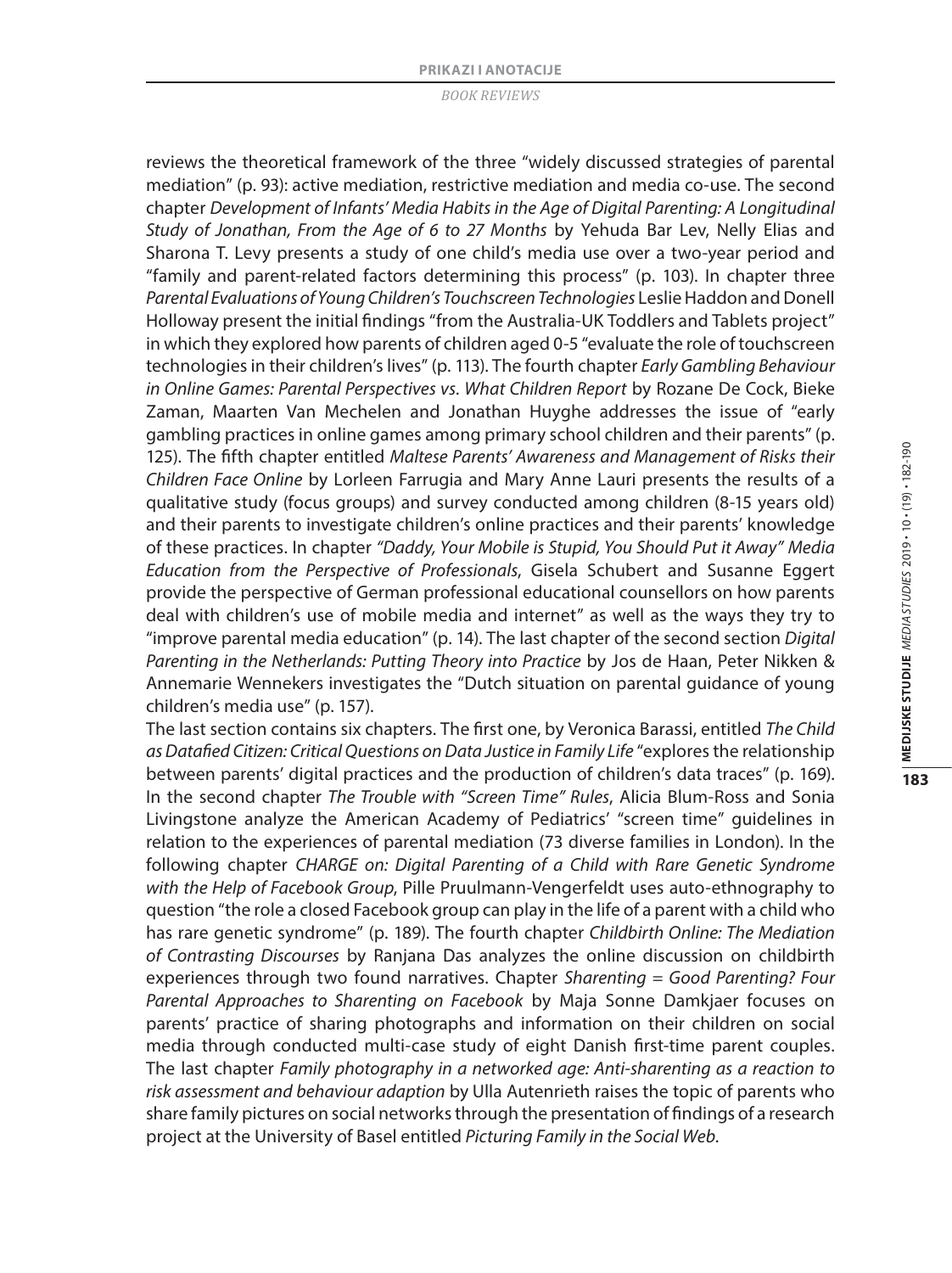With the variety of covered topics, this book addresses numerous challenges to parents in the digital age. Through established and thoroughly discussed theoretical frameworks and the results provided by much-needed different research projects, it also offers firsthand experiences.

**Dunja Majstorović Jedovnicki**

Yvonne Anderson, Ulf Dalquist, Jonas Ohlsson (Eds.)

**YOUTH AND NEWS IN DIGITAL MEDIA ENVIRONMENT. NORDIC-BALTIC PERSPECTIVES** Nordicom: Swedish Media Council, 2018, 159 pp ISBN 978-91-88855-02-2 (print) ISBN 978-91-88855-03-9 (pdf)

In the preface entitled *Youth and news in a digital environment. Nordic-Baltic perspectives* the editors remind us of the technical and technological changes in the media industry that affect the production and distribution of media content. Another additional challenge is the spread of fake news that threatens the media sphere. The focus of these Proceedings is on young people who are dually perceived – as vulnerable consumers who need to be protected or as high-skilled consumers (p. 11).

The Proceedings are divided into three thematic units and fifteen chapters. *Youth Participating in News and Information Production* is the first part, in which Thomas Nygren and Fredrik Brouneús present *The News Evaluator. Evidence-based innovations to promote digtal civic-literacy*. This project is a fruit of collaboration between universities and civil society associations and its purpose is to examine how young people in Sweden are exposed to digital news and how they share it. (p. 20).

This orientation of young people towards digital platforms requires additional digital competence. It also motivated the Norwegian non-profit organization Norsensus Mediaforum to launch the Faktuell 2013 project, presented by Vedat Sevincer, Heidi Biseth and Robert Wallace Vaagan in the chapter *"Faktuell. Youths as journalists in online newspapers and magazines in Norway"*. It is a program that is an innovative model of e-learning and inclusion of youth in the public sphere (p. 31).

A similar project of media literacy is also found in Estonia, and is presented by Kadri Ugur and Eleri Löhmus in the chapter entitled *Non-formal media education. A rich border area of learning*. By describing the Media Injection project, it is shown how it is possible to include young people in media production and help to understand their news value system (p. 47). The second part of the Proceedings is dedicated to *News Production Conducted by Media Organizations*. Lowe Őstberg presents *Lilla Aktuellt. Public service producing news for young people,* a daily Swedish public service media program which broadcasts news on the children's channel as well. Although the government is concerned about the media content for children aged 8 to 12 in the news, the author reminds us that we can not fully protect them because of the general availability of the media. At the same time we can help them to deal more easily with media challenges. Furthermore, Marita Bjaaland Skjuve and Petter Bae Brandtzaeg in the chapter entitled *Chatbots as a new user interface for providing health information to young people* show how artificial intelligence is involved in creating user experience. Young people are increasingly suffering from various mental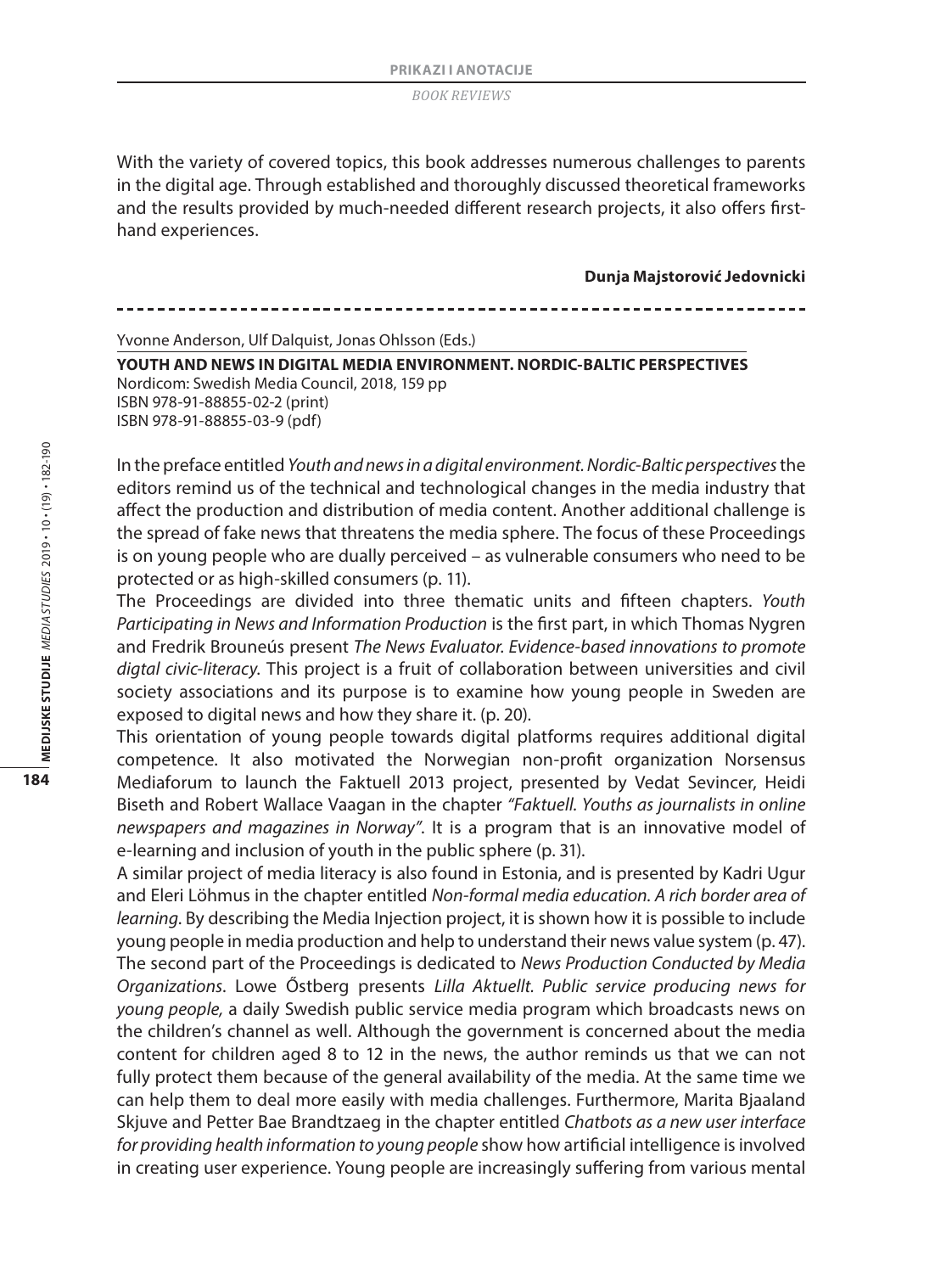illnesses, so it is very important to provide them with quality information in the digital age (pp. 60, 61), since chatbots can be trusted partners in responding to 'tricky' health issues and help people to open up and thus prevent the dissemination of disinformation related to health issues.

In the chapter *Voicing young people's perspectives. Media influencing as a form of collaboration between youth organizations and the professional media,* Maarit Jaakkola attempts to provide answers to questions on how to involve young people and the public to become more engaged. The media influence today is dominantly presented in a negative context, so the Finnish media are trying to understand the role of the audience in the communication process (p. 74). The idea of the Youth News Voice Center is to identify themes for young people, which are subsequently proposed to editors. Further, Catharina Bucht in the chapter *Printing children's news*. *Three editors' views on newspapers for a young audience,* shows that printed media have a future and that young people in Scandinavian countries prefer them, in spite of the domination of digital media. The chapter provides interviews with editors of three printed media for children aged 6 to 10. The first of them was Aftenposten Junior from Norway, Børneavisen from Denmark and Mini Bladet from Sweden. The content of children's newspapers is focused on building relationships with readers and monitoring their needs and areas of interest. Compared to content for adults, the criteria for news selection are different - instead of sensationalism and negative news, there are graphic elements which support the story in the first place (p. 85).

The third part of the Proceedings entitled *News Use among Youth* begins with Signe Opermann's chapter *Youth news media use in Estonia*. The Estonian media system is liberal and market-oriented, and includes the Estonian and Russian speaking areas. Although the media market is small, the variety of channels (media and their presence) indicates significant differences (p. 92). Users' preferences with regard to media usage show how traditional media are losing the race with the new ones, and the Estonians see news as a way to broaden horizons as well as to prepare for the future (p. 100). Maria Jervelycke Belfrage, in the chapter *Young people do consume news in social media - with a little help from their friends!,* provides an analysis of news consumption by Swedish high school students. The results have shown that news consumption is the result of incidental exposure, as young people often encounter news on social networks mostly spontaneously or thanks to news alerts or friends' recommendations (pp. 106-110). It is positive that young people can make difference between useful and useless news, and that they are able to separate the need for information from the need for entertainment (p. 112). Nevertheless, young people are often said to intentionally avoid news or consume them uncritically, In the chapter *News consumption among young people in Norway. The relevance of smartphones and social media,* Dag Slettemeås and Ardis Storm-Mathisen show that young people are very interested in news, but there is a difference between young men and young women in its consumption. In addition, Stine Liv Johnson, in the chapter *News kids can use - to play with,* shows the significance and the role of YouTube in the lives of children. The author shows the link between news, media consumption and the game as a model of communication (p. 127) in the online and offline world.

Further, Johan Lindell, in *The Taste for news. Class shaping young people's news use in Sweden',* shows class-based differences. It was established that the middle class is quite media-educated, as contrasted with the working class in which parents are often at work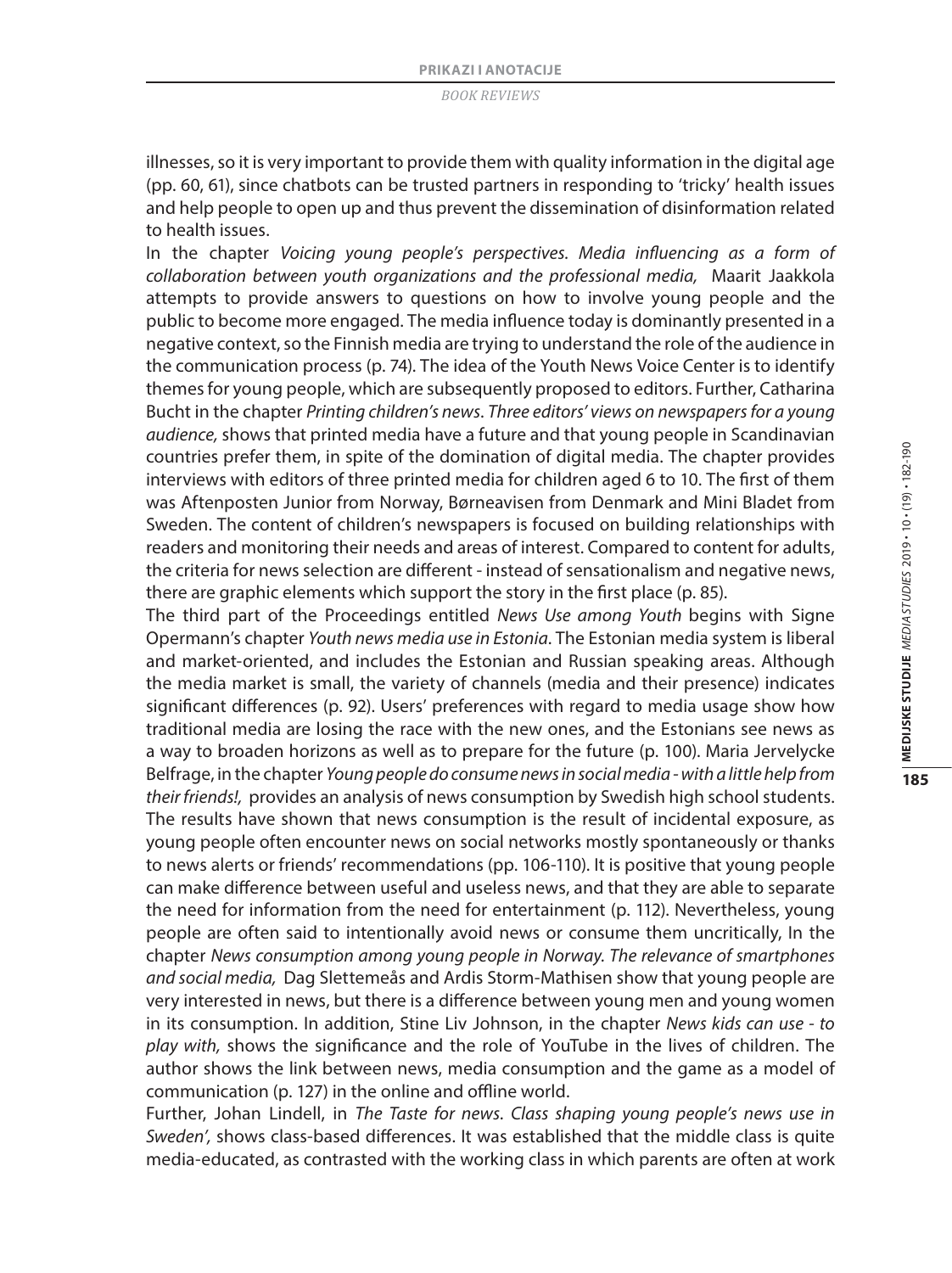and children are left alone to the interpretation of social reality (p. 135), which implies lack of communication about media content. Jacob Ørmen talks about media consumption in Denmark with a special emphasis on algorithms that change the role of a gatekeeper in media organizations (p. 141) in the chapter *A generation divided. (Dis)engagement towards news among Danish youth*. Although the Danes are in many aspects similar to other Scandinavians, the author emphasizes an important difference - they are still not willing to pay for the news they consume, as opposed to the others.

Finally, Yvonne Anderson, in the chapter *To share or not to share? News practices in the media life of Swedish youths,* reveals details of the use of social media by young Swedes. By using the qualitative method of deep interviews, it was shown that commenting on social media is a form of individual expression, as well as an attempt at social positioning in the public sphere (p. 151). However, there are those who are reluctant to participate in this form of communication.

The book of Proceedings presents an additional contribution to the study of media literacy and our coexistence with digital media. The book is also a kind of analysis of the Scandinavian model of education where young people are educated for a school for life. The book will be of great use to journalists and editors who work in the media for the purpose of understanding the needs and expectations of children as the youngest and the most vulnerable groups in society. Furthermore, it will be of great use to teachers and students of media, communication and pedagogical orientation, and finally to parents who want to monitor what their children are consuming.

**Tanja Grmuša**

Seth Ashley, Jessica Roberts and Adam Maksl

# **AMERICAN JOURNALISM AND ''FAKE NEWS'': EXAMINING THE FACTS** ABC-CLIO, 2018, 239 pp

The book *American Journalism and "Fake News": Examining the Facts*, published by ABC-CLIO in 2018, is part of its Contemporary Debates reference series which deals with current political and cultural issues and controversial claims, primarily in the United States. In the preface of the book it is explained that the purpose of the series is to "give readers a clear and unbiased understanding of current issues by informing them about falsehood, halftruths and misconceptions" (p. ix). Moreover, it is specified that the book is intended for use by general public; in particular, by high school and undergraduate students.

The 239-page book talks about journalism in the United States, while it specifically addresses the problem of the "fake news" which is currently one of the major problems of American democracy, as it is stated in the introduction entitled *Journalism's Role in Democratic Society*. The introduction explains that "at its best, journalism can serve as the cornerstone of democracy by facilitating informed self-government and supporting a shared civic life" (p. xi). However, on the other hand, "at its worst, journalism can distort, mislead, and distract" (p. xi). For this reason, the authors of the book lay out the facts about today's journalism, society and the media, politics, public relations... The authors in question are Seth Ashley; an associate professor of journalism and media studies at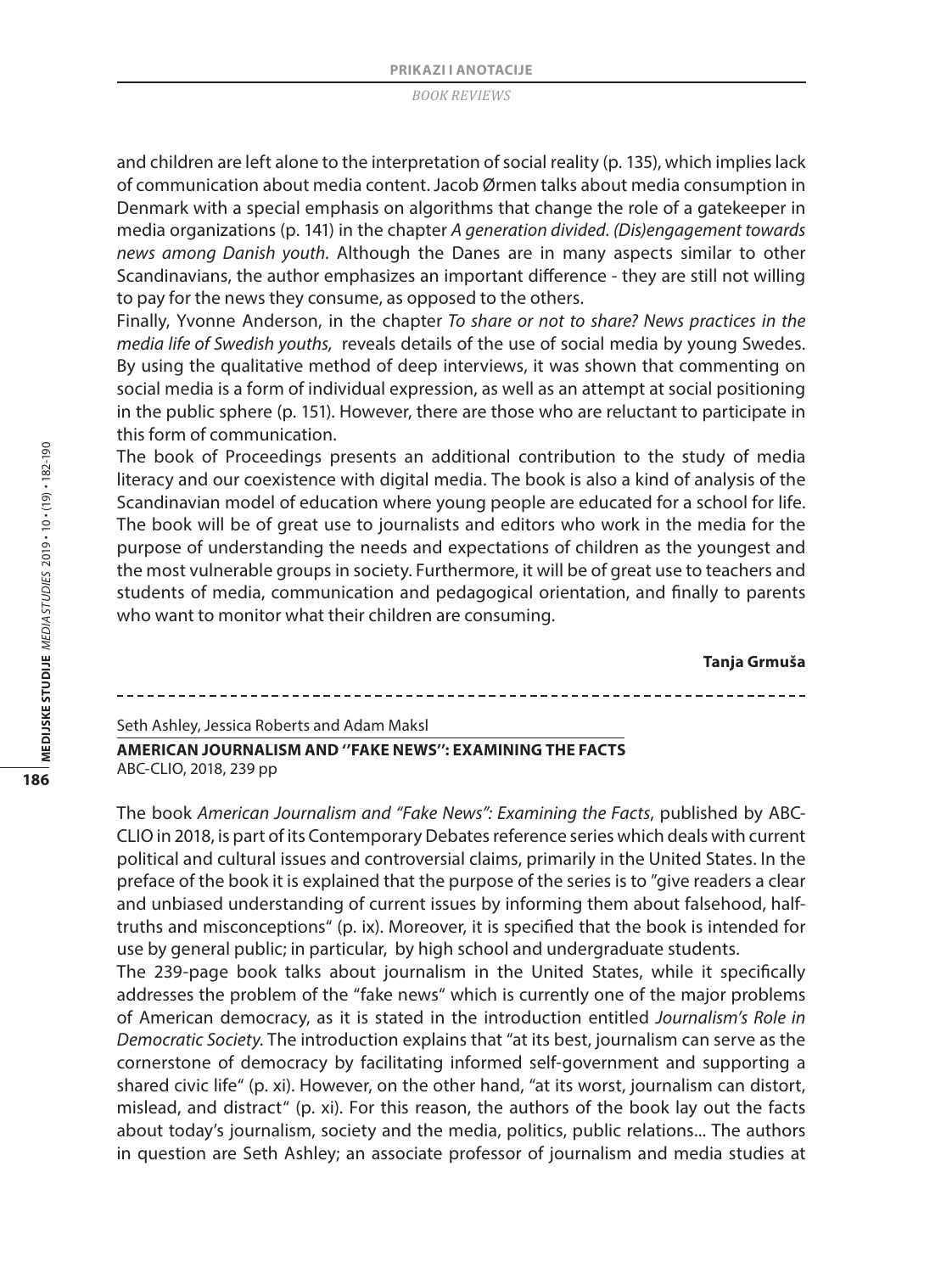Boise State University; Jessica Roberts, an assistant professor of communication studies at Universidade Católica Portuguesa in Lisbon and Adam Makls, an associate professor of journalism and media at Indiana University Southeast.

*American Journalism and "Fake News": Examining the Facts* was written through 37 important questions divided into seven thematic chapters. Each question represents one individual entry in the chapter, and all of them are graphically and contentually complementary. Each question is followed by a short and concise answer and then by a more comprehensive and detailed explanation in which facts and recent data, including potential controversy, are presented. At the end of each entry, there is a "Further Reading" section containing a list of important resources.

The first thematic unit *Journalists: What They Do and Whom They Work For* begins with the explanation that "understanding who journalists are and the contexts in which they work is essential to being media literate" (p. 1). Therefore, the authors, by providing additional explanations, give affirmative answers to the following questions "Can anyone be a journalist?", "Are journalists expected to follow any formal ethical guidelines in their work?", "Do traditional newspapers still play a role in modern journalism?" and "Do public relations professionals influence journalists?". On the other hand, the authors claim that journalists, generally speaking, are not representative of the population they serve, and that they do not have the power to decide what should be published or aired, although there are some exceptions. An unambiguous answer has not been given to the question "Are journalists objective?", so the authors conclude that they are not, "but their methods can be, which means their work still can be fair, accurate and complete" (p. 17).

The second chapter is *News Media Law and Economics* and it gives a negative answer to the question "Does the first amendment give journalists any special legal rights?" and a positive answer to the question "Is America's news media landscape dominated by just a few corporations?". The authors also claim that the federal government regulates news media, yet not excessively. They answer the questions "Do newsgathering organisations only publish content that will make them money?" and "Is the American news media system the same as that of the rest of the developed world?" both affirmatively and negatively. Subsequently, they provide a detailed explanation for such a statement within the discussion of the chapters.

The third set of questions refers to *News Audiences* and it gives a positive answer to the questions in the entries "Do liberals and conservatives consume different media?", "Do news media organisations shape their coverage to attract viewers with certain political beliefs?" and "Do audiences influence news content?". On the other hand, the authors argue that it is not true that most Americans get their news online today. "Television, including cable, local, and network television news programs, was still the most popular way for Americans to get their news in 2016, with online sources coming second" (p. 73). There is no answer to the question "Do Americans trust the news media?", whereas the authors explain that it depends on many factors.

The fourth chapter *News and Politics* covers seven issues*,* thus being the most comprehensive one, including the first. Its first entry answers the question "Are all news media biased?" with an explanation that they are, but not in the ways people typically think. "Subjectivity does not arise so much from personal opinion as much as from journalistic norms and forms" (p. 103). In this unit, the authors give affirmative, or at least partially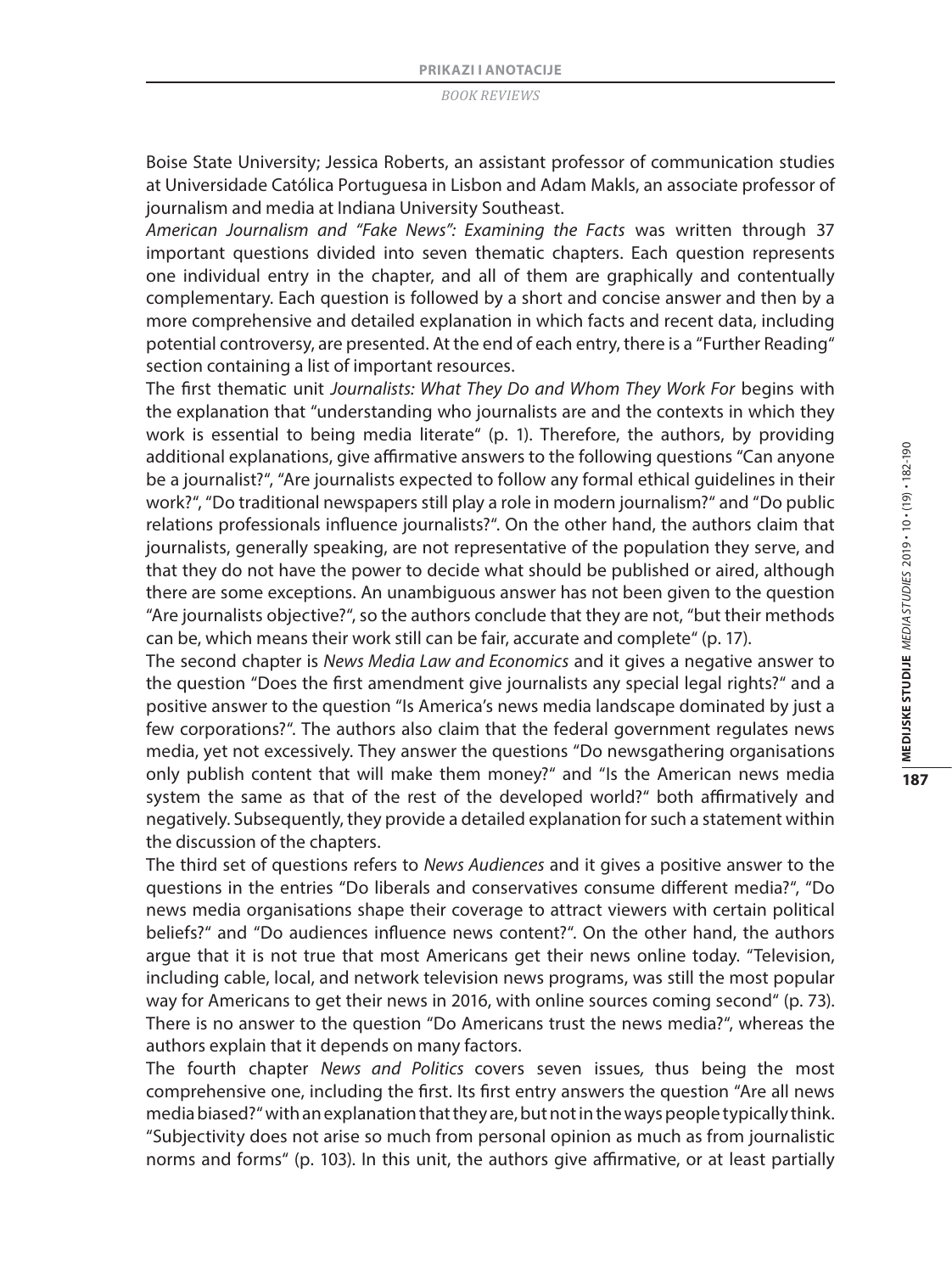affirmative, answers to the questions "Do politicians set the agenda for journalists?", "Do journalist have valid reasons to use anonymous or unnamed sources?" and "Can politicians circumvent journalists by using social media?". When it comes to the question "Is the relationship between politicians and journalists adversarial or cooperative?", the authors claim the correct answer is "both", while, in the authors' view, the answer "yes and no" is adequate to the question "Do news media increase political polarization?". It is also said that news media typically do not focus on the issues and policies that affect citizens when covering elections. Instead, "many news outlets focus disproportionately on polling and scandals" (p. 108).

The fifth unit deals with *'Fake news' and Misinformation.* In this section "fake news" is first defined as an oxymoron. In the next entry it is stated that "President Donald Trump uses the term "fake news" in reference to news organisations that published reports critical of him or that differ from claims he has made publicly, although in some instances he or his administration has later acknowledged the truth of those reports" (p. 145). Despite that, in the entry with the question "Did 'fake news' influence the outcome of the 2016 presidential election?" it is claimed that in 2018 it was still not completely clear. Affirmative answers are given to the questions "Are 'fake News' and other types of misinformation more easily spread because of social media?" and "Can anything be done to stop the spread of 'fake news'?", which is followed by a detailed explanation of the methods within the discussion of the chapter.

The sixth thematic unit deals with *Representation and Reality in News Coverage* and covers the questions "Is the world really as dangerous as news media seem to suggest?" and "Does news coverage of the economy reflect the average American's reality?". It is concluded that the answer in no in both cases. However, when it comes to representation of scientific knowledge and consensus, minorities and women and the reality of war, the authors conclude that it varies from case to case.

The seventh and final chapter is about *The Future of Journalism*. "Is American journalism dying?" is the first question of the unit and the answer is no "although modern American journalism is suffering from variety of ills and challenges that need to be addressed" (p. 197). Affirmative answers are given to the last two questions in the book - "Will technological changes continue to influence how journalism is practiced?" and "Will journalism play a significant role in the future of American democracy?".

#### **Stela Lechpammer**

J. Ignacio Callego, Manuel Fernández Sande, Nieves Limón (Eds.)

#### **TRENDS IN RADIO RESEARCH: DIVERSITY, INNOVATION AND POLICIES** Cambridge Scholars Publishing, 2018, 364 pp ISBN-10: 1-5275-1349-1 ISBN-13: 978-1-5275-1349-5

Changes in technology in the last two decades have significantly influenced the development of electronic media. Radio is no exception. In spite of the fact that it is the oldest of all the electronic media, it turns out to be the most resilient one. This book includes the contributions from many authors, and covers a number of aspects, out of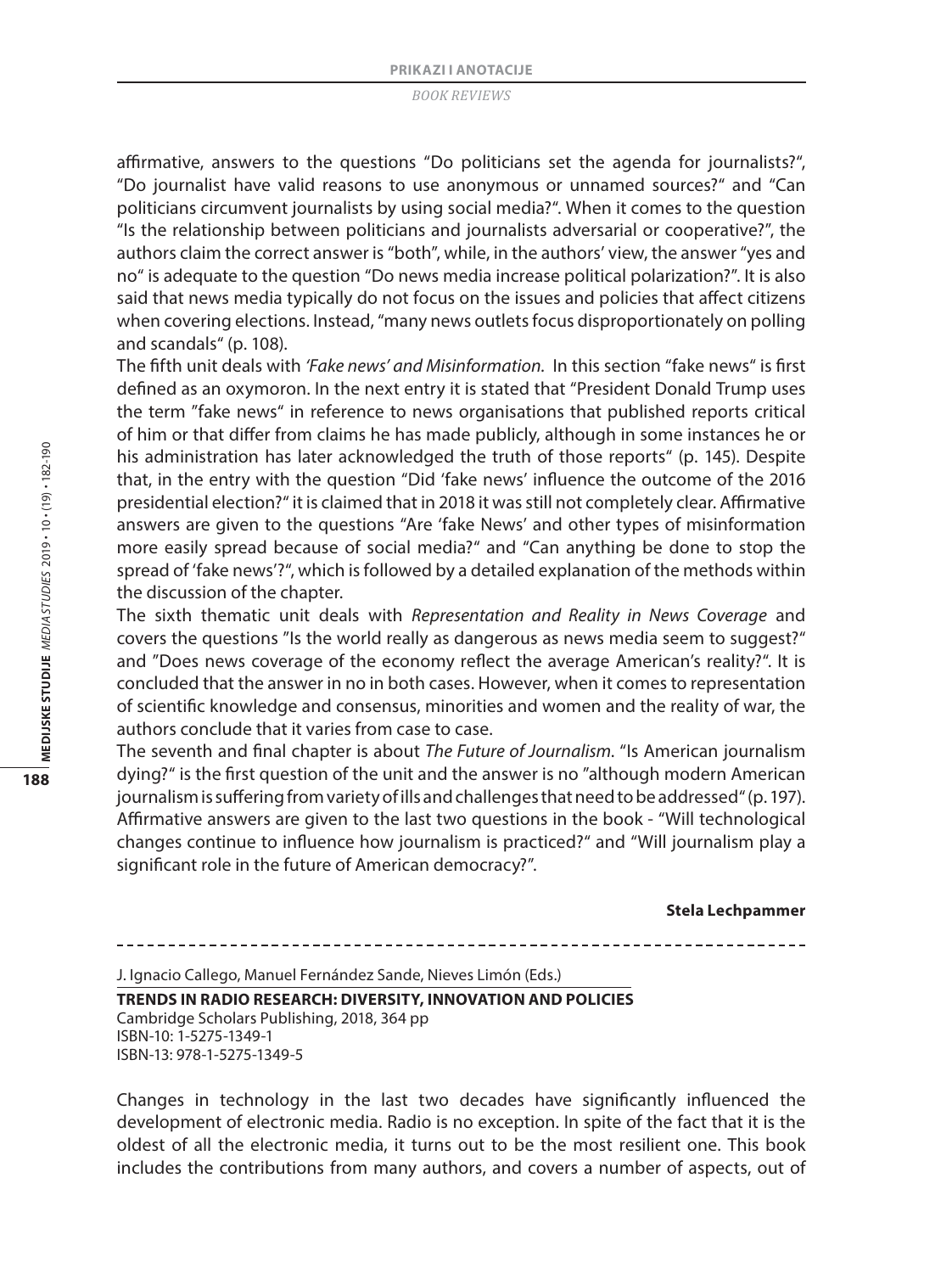which 'innovation' can be highlighted as the most important one. The development of technology has enabled the development of radio in smaller and specific environments, such as university radio stations. In addition, there has been a strong development of social media and directing radio to other platforms for at least last two decades. Therefore, this book provides a comprehensive overview of this development. The book is divided into three sections and twenty-two chapters, throughout which the editors and authors managed to explain, in a most expert, yet intelligible, way all the 'traps' radio enthusiasts dared to pass due to the galloping and sudden development of technology that has slowed in the past few years. As stated on the book's back cover, it truly explores how academia seeks to systematize the changes taking place in radio in terms of its adaptation to the digital era. The first section of the book, which contains no more than six chapters, deals with the issues of functioning of community radio stations and of the development of university radio stations. Seven authors managed to elaborate how such radio stations function in their own environment. The authors also deal with their enormous impact on the development of the third media sector. Nevertheless, in a certain way, they point out the details which indicate that there are individual differences among countries. The fact that the observed radio stations are restricted exclusively to the Spanish and Portuguese speaking areas, does not diminish the value of the mentioned and its applicability to the rest of the developed world. In this sense, the authors claim that, if the degree of development of these forms of radio is taken into consideration, the direction in which the third media sector is headed, can be identified. In the second, there is a significantly greater number of topics related to innovation in the radio, which fit into a number of interesting segments. Innovations in the radio are not only relying on the fast development of technology but also through increased radio interest due to a much greater availability of various radio segments that were not available throughout the traditional radio eras. More then dozen authors in this section of the book address various segments through which radio operates. The editors of the book made sure that the section includes comparative analyses in some countries with significantly developed media markets, such as Argentina and Spain, In point of fact,, a further development that occurred in these countries during the new digital era gained additional momentum and numerous new opportunities. Apart from the comparative analyses, there are also a number of examples of how radio, as a medium, can affect a large number of social movements and isolated social groups, such as prisoners in Spanish prisons. Educating, as a role of radio, is emphasized as a factor of potential reintegration of individuals into society. Social media and their role as a support to traditional radio, more specifically, the radio of the third sector, enables young people to implement radio as a desirable tool for accepting new knowledge and skills. In the last decade the role of social media in education has been noteworthy, and there can be no negligible influence on traditional media, especially on radio that has been able to adapt to new times in a hundred years of existence and adjust its new inventions and technology to itself and further enhance its appearance. It is argued that attempts at succeding in working on a radio drama and in improving radio advertising through a new sound design were a venture, but the very diversity of themes gives value to this work. At the same time, placing both these themes through the prism of innovation will also intrude on those radio professionals who suspect that media can be presented both in theoretical and practical terms. The